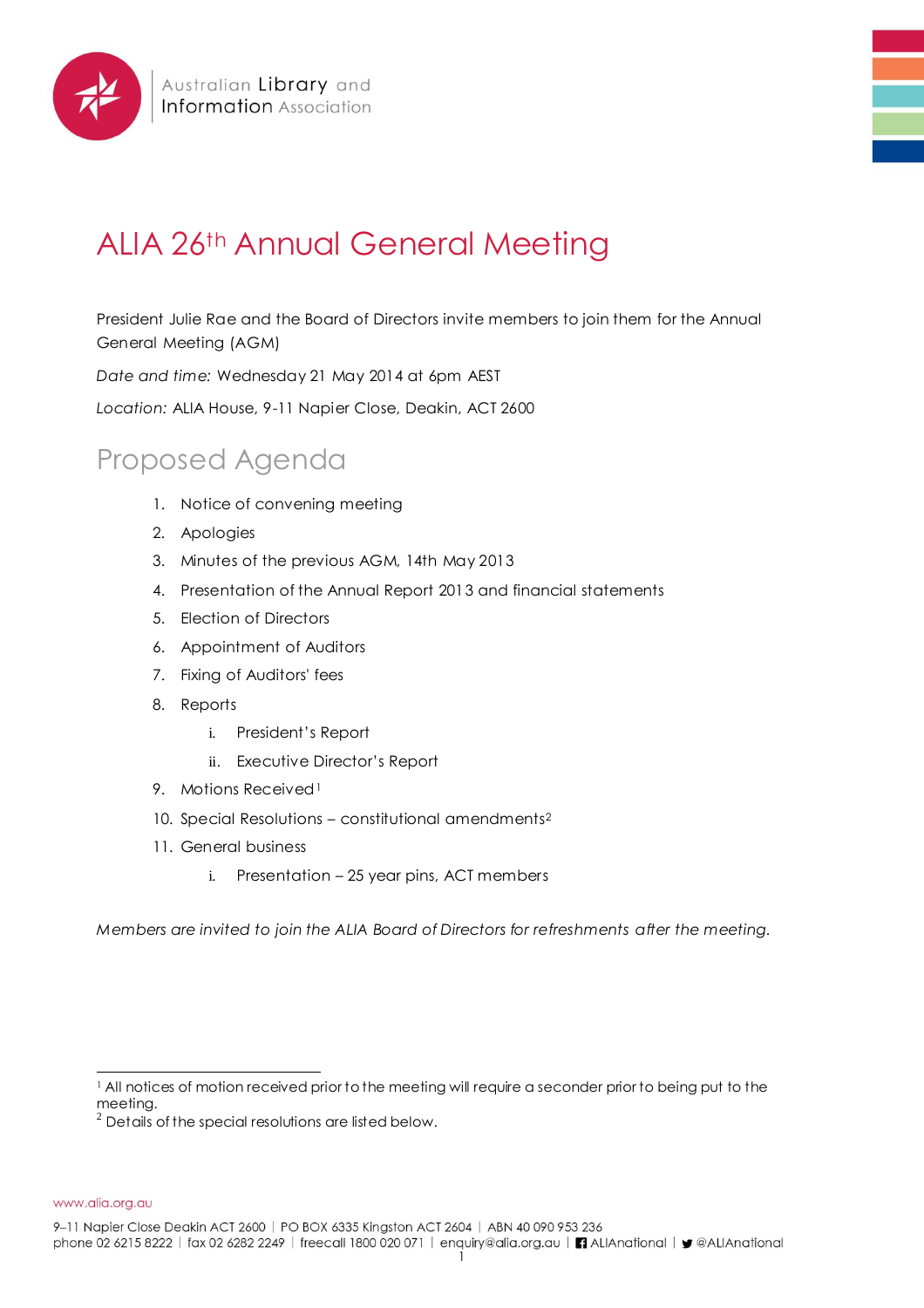

# Special Resolutions Explanatory Statement

The special resolutions propose a number of changes to the Australian Library and Information Association Limited Constitution. These proposals are based on a review of the ALIA Constitution carried out by the ALIA Board of Directors over the last year. The aim of the review was to ensure that our governance is simplified; reflects a modern Association; provides greater efficiency and flexibility, and acknowledges the expanding role of technology.

After a thorough discussion of the current constitution by ALIA's Finance and Risk Managem ent Sub-Committee, the opportunity for feedback from members (President's column, INCITE November/December) and with guidance from Associations Forum, the Board proposes a number of changes, including: the introduction of online voting options at the AGM; the reduction of the AGM quorum from 21 to 11; the removal of the requirement for a Director representing institutional members (all Directors act on behalf of personal and institutional members); and a change of title from Executive Director to Chief Executive Officer. It is proposed that the National Advisory Congress provisions be incorporated into the Association by-laws instead of the constitution, but there are no plans to discontinue this annual round of member gatherings. Further amendments tidy up the wording of the constitution, for example, Secretary becomes Company Secretary.

The proposed amendments have been unanimously endorsed by the ALIA Board of Directors. The Board recommends that ALIA members accept the amendments to the Constitution proposed in the special resolutions presented to members for consideration at the AGM.

# **Motions**

That the Constitution of Australian Library and Information Association be am ended by making the following changes:

### **Special Resolution 1**

*Clause 1.1 Definitions* Replace the title and definition of Secretary with:

**"Company Secretary"** means company secretary as defined under Corporations Law and appointed by the board from time to time.

### **Special Resolution 2**

*Clause 3.4 Doctrine of Ultra Vires* Delete clause.

www.alia.org.au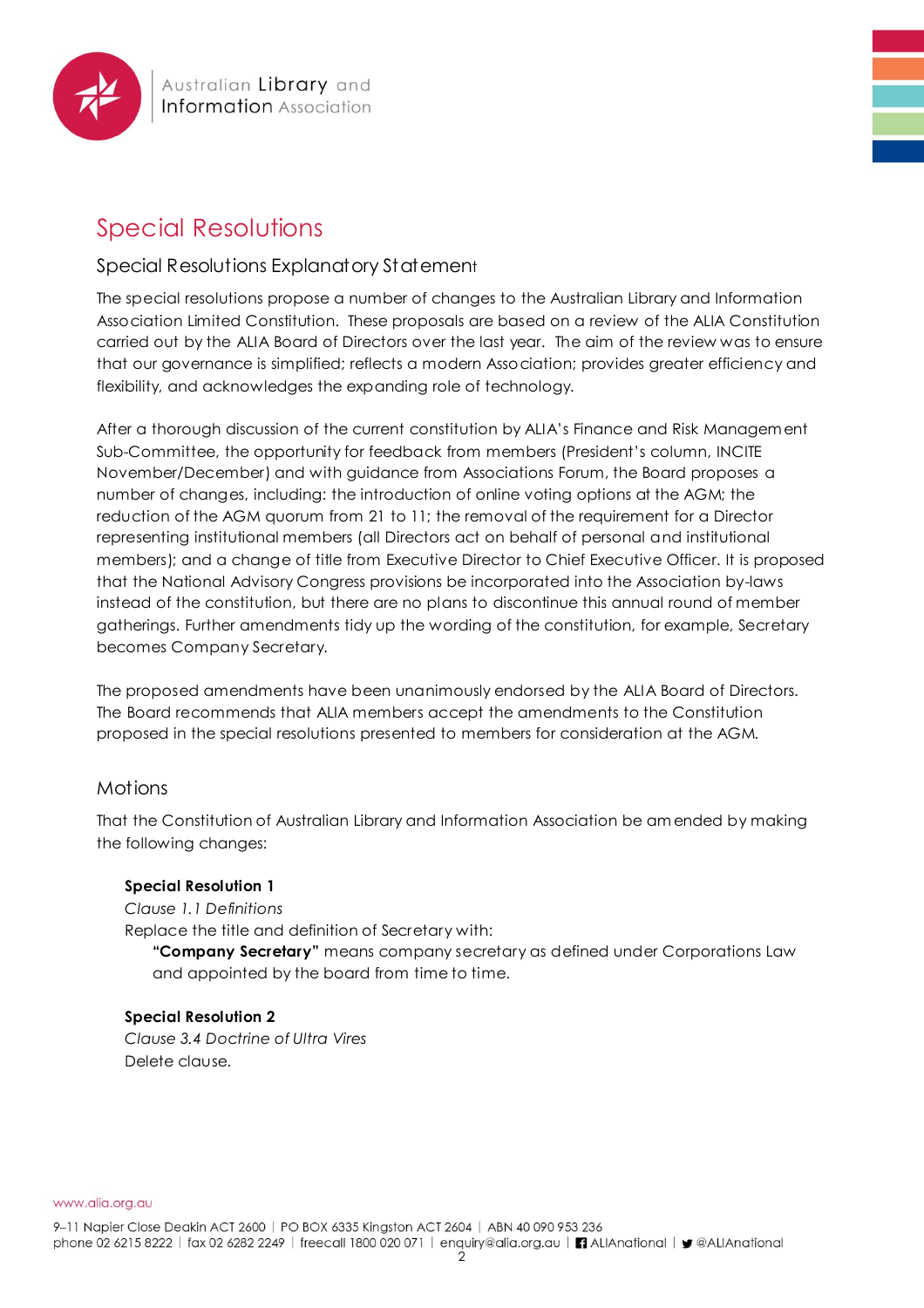

*Clause 4 Income and Property* Replace clause with:

> The income and property of ALIA must be applied in promoting the objects of ALIA and no portion of it is to be paid or transferred directly or indirectly by way of dividends or profit distribution to members. Surpluses are to remain within the organisation for the benefit of members.

#### **Special Resolution 4**

*Clause7.2(a) Founding Members* Delete clause.

#### **Special Resolution 5**

*Clause 7.2(b)(i) and 7.2(b)(ii) Members* Delete 7.2(b)(i) and Remove the word "other" from the beginning of 7.2(b)(ii).

#### **Special Resolution 6**

*Clause 7.3(b) Categories of Membership* Delete clause.

#### **Special Resolution 7**

*Clause 7.6(h) and Clause 7.7(b) Termination of Membership* Replace the number 6 with three in both clauses.

#### **Special Resolution 8**

*Clause 7.9 Rejection of Application* Replace clause with:

> Any person who is refused membership of the Association, may by notice in writing to the Board, appeal the rejection of membership. The appeal must be made within 3 months of the notice of rejection.

#### **Special Resolution 9**

*Clause 8.1 Appointment of Proxies*

Add the word "general" into the clause:

Any member may appoint a proxy (who must also be a Member) to act as a representative at any *general* meeting which that Member may be entitled to attend and to exercise all rights and to discharge all duties which that Member might have.

#### **Special Resolution 10**

*Clause 11.1 Quorum* Replace the number Twenty one with Eleven.

www.alia.org.au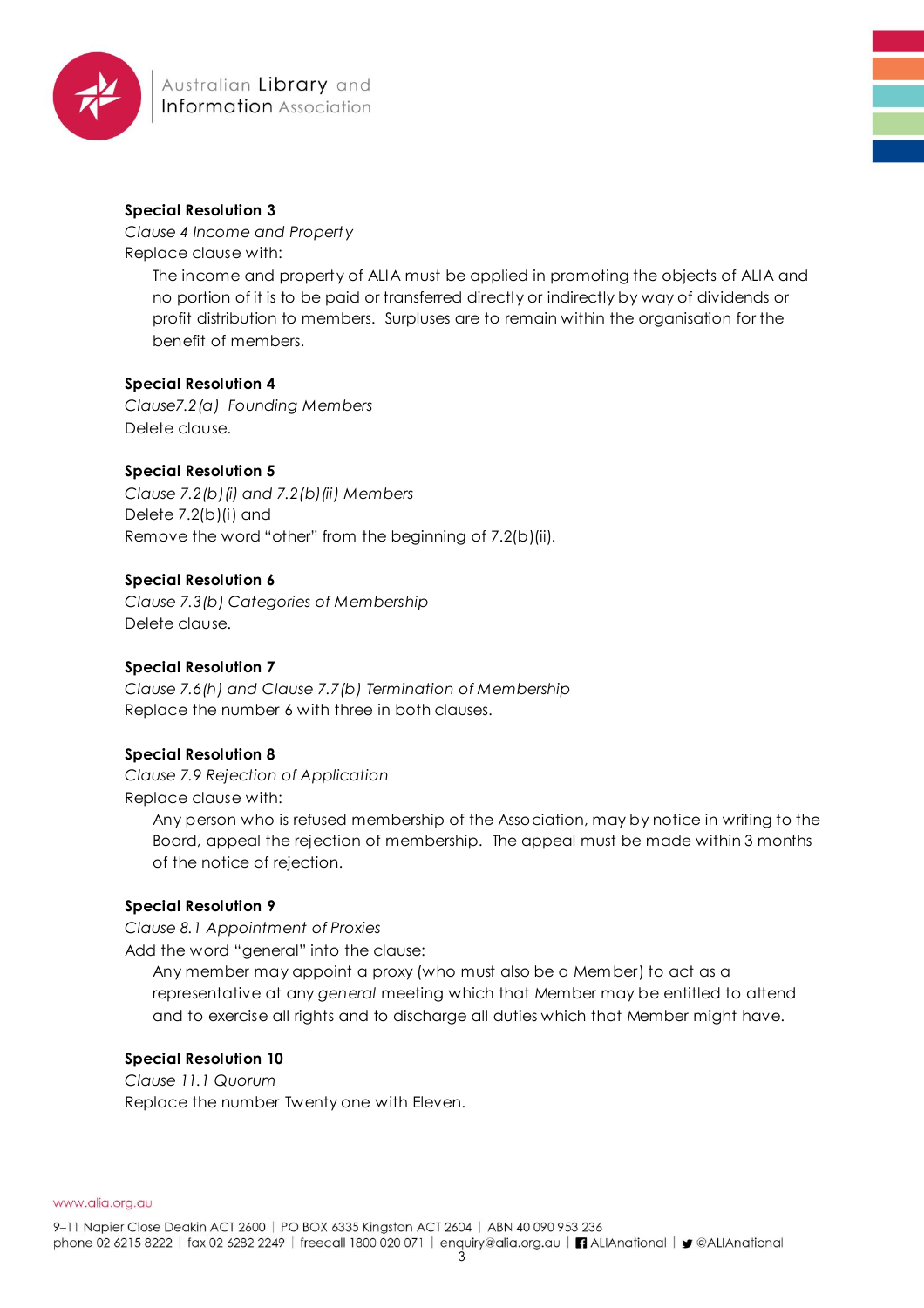

*Clause11.1 Quorum and Clause 11.13 Voting* Add the phrase 'or by electronic link".

# **Special Resolution12**

*Clause 11.16 No Vote* Replace clause with: No unfinancial Member shall be entitled to vote or speak at any general meeting.

# **Special Resolution 13**

*Clause 12 National Advisory Congress* Delete clause.

# **Special Resolution 14**

*Clause 13.1 Composition of Board* Replace clause with: The Board shall consist of 7 persons or such other number as shall be determined from time to time at a general meeting.

### **Special Resolution 15**

*Clause 13.2 First Directors* Remove previously repealed clause.

# **Special Resolution 16**

*Clause 13.3(a)(iv) Directors* Delete clause.

# **Special Resolution 17**

*Clause 13.4 Executive Director* Delete clause.

### **Special Resolution 18**

*Clause 13.6(a), 13.6(a)(ii) and 13.6(b) Rotation of Directors*

Amend Clause 13.6(a) to insert "in each year" as follows:

Except for special arrangements for the initial establishment of the Board, then *in each year* the following positions will be filled:

Clause 13.6(a)(ii) Remove "two"

Clause 13.6(b) Delete clause.

www.alia.org.au

9-11 Napier Close Deakin ACT 2600 | PO BOX 6335 Kingston ACT 2604 | ABN 40 090 953 236 phone 02 6215 8222 | fax 02 6282 2249 | freecall 1800 020 071 | enquiry@alia.org.au | | ALIAnational | y @ALIAnational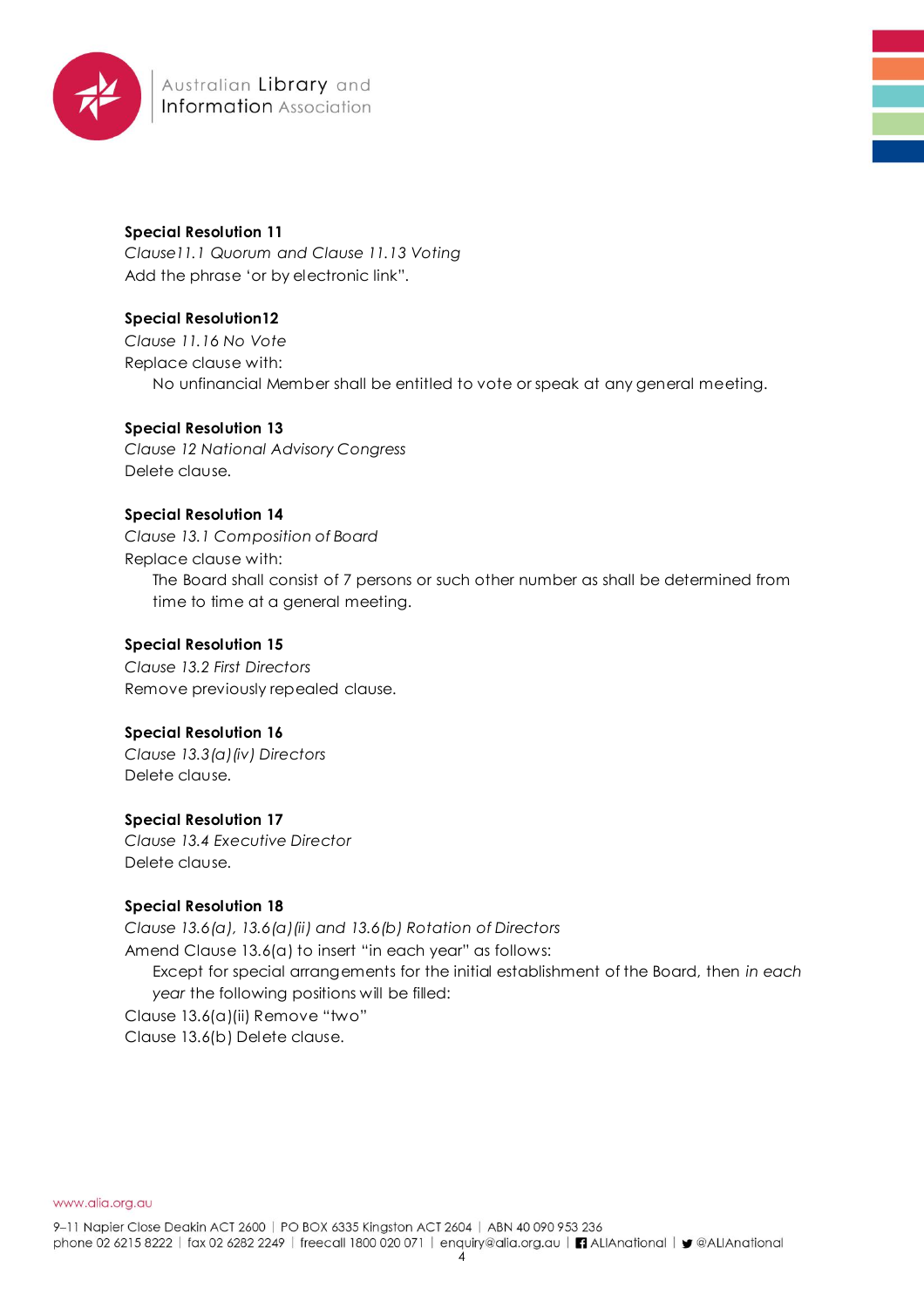

*Miscellaneous amendments* replacing the title of Executive Director with the title of Chief Executive Officer wherever it appears in the Constitution, specifically:

- Table of Contents, Clause 13.4 Heading
- Clause 7.6(b)
- Clause  $7.7$  (a) and (d)
- $\bullet$  Clause 8.3(a).

### **Special Resolution 20**

*Clause 14.1 Functions of the Board*

Insert new Clause 14.1(a) as follows:

The Chief Executive Officer shall be engaged on terms and conditions agreed in writing between the Board and the Chief Executive Officer. The powers and duties of the Chief Executive Officer shall be as agreed between the Chief Executive Officer and the Board and such further or other powers, duties and discretions as determined by the Board from time to time.

#### **Special Resolution 21**

*Clause 15.1 Meetings of Directors*

Replace the second sentence of the clause with:

The President, Vice President or three Directors may at any time call a special board meeting and the Company Secretary or Chief Executive Officer shall on the requisition of such a meeting summon a meeting of the Board.

### **Special Resolution 22**

*Clause 18 Minutes* Remove the phrase "and of all committees of the Board".

### **Special Resolution 23**

*Miscellaneous consequential amendments* replacing the title of Secretary with the title of Company Secretary wherever it appears in the Constitution, specifically:

- Table of Contents, Clause 20 Heading
- Table of Contents, Clause 20.1 Heading
- Clause 20, and 20.1 Secretary and Honorary Officers.

### **Special Resolution 24**

#### *Clause 25.1 Notices General*

Replace the first sentence of the clause with:

A notice may be given by the Association to any Member either personally, or sent by facsimile, email to the address supplied to the Association by the member, by notification on the ALIA website and notification in ALIA newsletters or by sending it by post to the Member's registered address.

www.alia.org.au

9-11 Napier Close Deakin ACT 2600 | PO BOX 6335 Kingston ACT 2604 | ABN 40 090 953 236

phone 02 6215 8222 | fax 02 6282 2249 | freecall 1800 020 071 | enquiry@alia.org.au | | ALIAnational | y @ALIAnational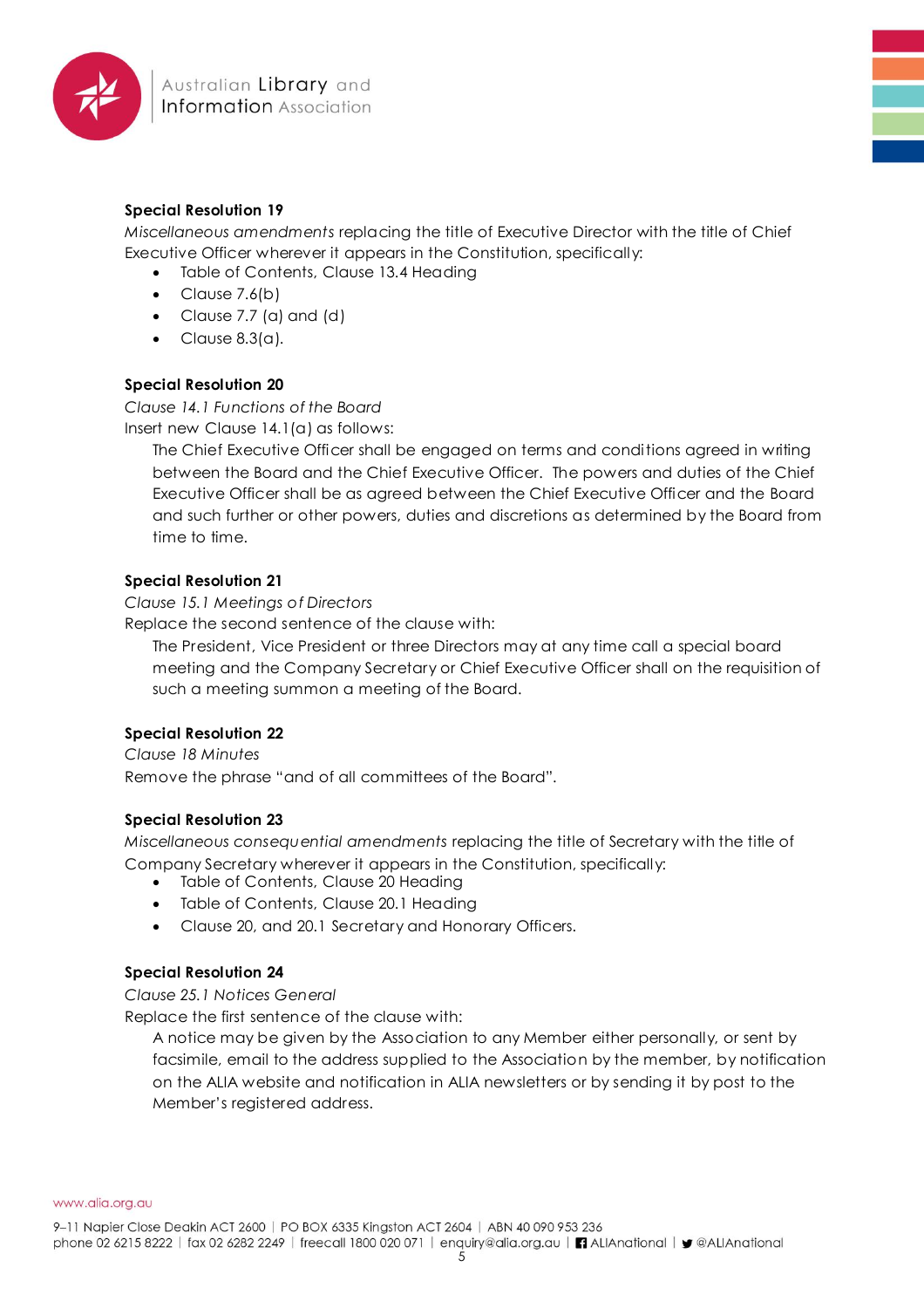

*Clause 31 Transition* Delete clause.

#### **Special Resolution 26**

*Contents Heading and Clause numbering* Miscellaneous consequential renumbering of clauses within the Table of contents and throughout the Constitution as necessitated by the approved Constitutional amendments.

The proposed changes to the Constitution of Australian Library and Information Association Limited can be viewed at *[this link](https://www.alia.org.au/sites/default/files/documents/CONSTITUTION%20%20Ver%204.3%20Nov%202013%20FINAL%20AGM%20TRACKED%20CHANGES.pdf)*.

Further information explaining the proposed changes will be made available prior to the AGM.

# **Proxies**

As a Member you have a right to appoint a proxy (who must also be a Member) to act as a representative at any meeting which you are entitled to attend and to exercise all rights and to discharge all duties which you may have. <sup>3</sup>

To be valid, proxies must be in the form set out in the Constitution Section 8.2 and be received by the ALIA Executive Director by 6pm AEST on Monday 19 May 2014.

A proxy form will be made available on the [ALIA website.](https://www.alia.org.au/agm)

# Rules of the meeting

- All motions to be put to the AGM must appear in the published agenda
- The only items that may be raised under general business are those of an informal nature, or those that are within the scope of the business already laid down. Motions of a substantial nature relating to items not covered in the notice of the meeting will not be allowed
- If any item of urgency arises which is not within the business of the meeting, the Chair has the power to accept it without notice or rule that due notice must be given
- All motions additional to those referred to on the agenda shall be in writing, signed by the movers (forms will be provided), and delivered to the Chair
- When addressing the Chair, the person desiring recognition will properly identify themselves, giving his or her name and affiliation. Only ALIA members may speak

www.alia.org.au

9-11 Napier Close Deakin ACT 2600 | PO BOX 6335 Kingston ACT 2604 | ABN 40 090 953 236

 <sup>3</sup> If a Member is entitled to cast two or more votes, they may appoint two proxies and may specify the proportion or number of the Member's votes each proxy is entitled to exercise.